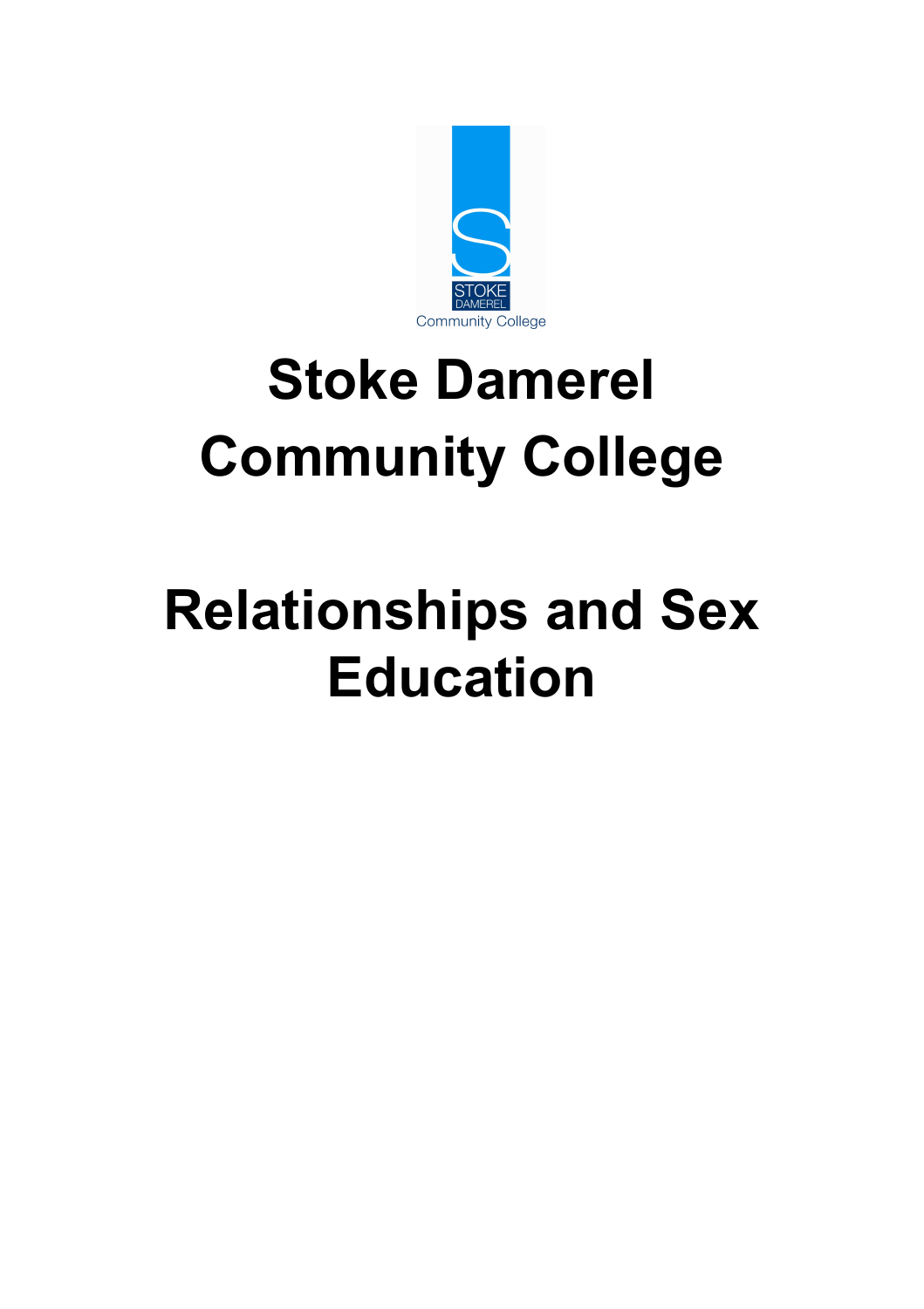# **Contents**

<span id="page-1-0"></span>

| 1. Aims                                                           | 3  |
|-------------------------------------------------------------------|----|
| 2. Statutory requirements                                         | 3  |
| 3. Policy development                                             | 4  |
| 4. Definition                                                     | 4  |
| 5. Curriculum                                                     | 5  |
| 6. Delivery of RSE                                                | 5  |
| 7. Roles and responsibilities                                     |    |
| 8. Parents' right to withdraw                                     |    |
| 9. Training                                                       |    |
| 10. Monitoring arrangements                                       |    |
| Appendix 1: Curriculum map                                        | 8  |
| Appendix 2: By the end of secondary school pupils should know     | 11 |
| Appendix 3: Parent form: withdrawal from sex education within RSE | 14 |
|                                                                   |    |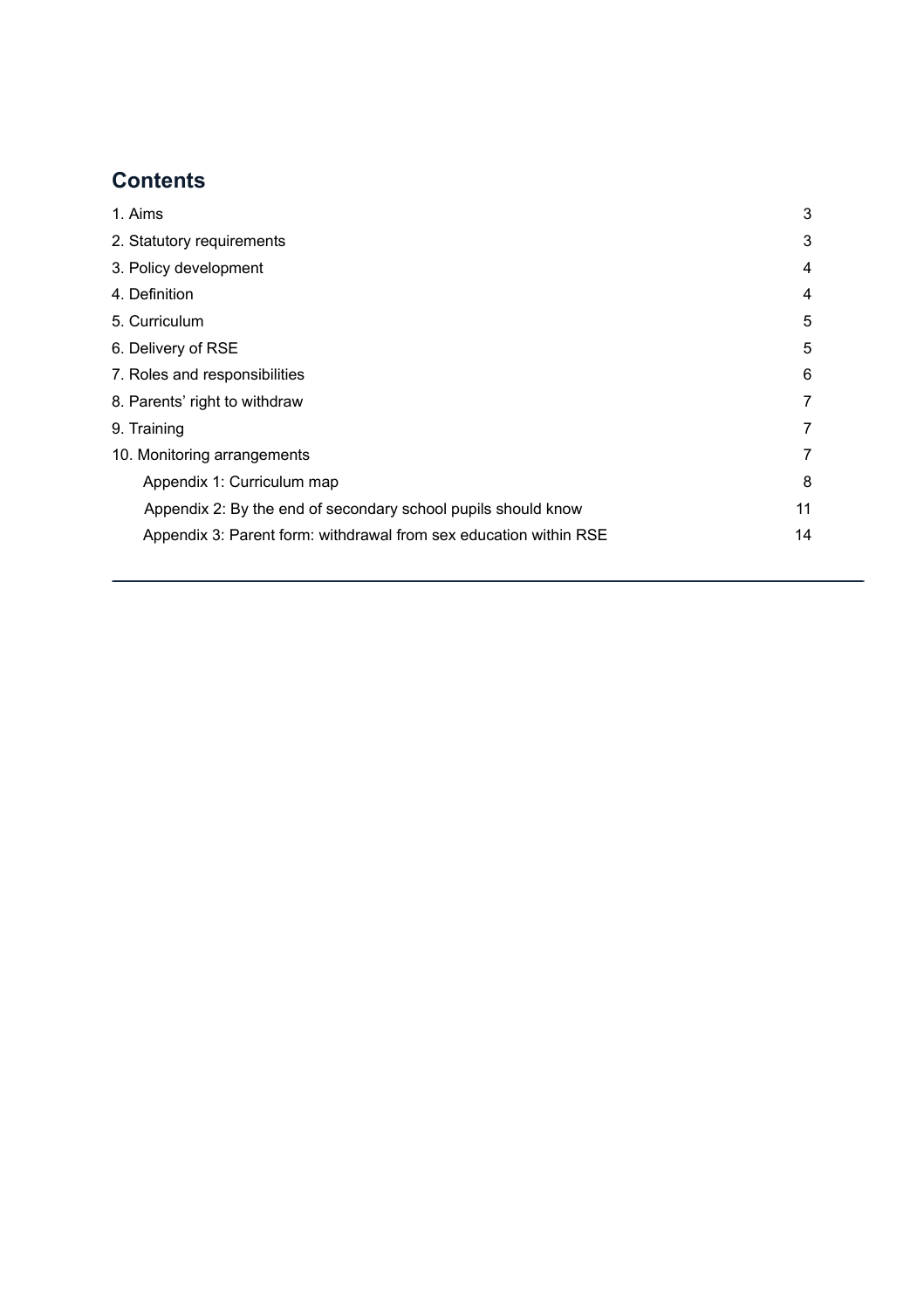## **1. Aims**

The aims of relationships and sex education (RSE) at our school are to:

- Provide a framework in which sensitive discussions can take place
- Prepare pupils for puberty, and give them an understanding of sexual development and the importance of health and hygiene
- Help pupils develop feelings of self-respect, confidence and empathy
- Create a positive culture around issues of sexuality and relationships
- Teach pupils the correct vocabulary to describe themselves and their bodies

We feel that RSE provides our pupils with the skills for their future as adults within our community. It will allow them to understand positive relationships and how to keep themselves physically and emotionally well as they develop through puberty and beyond.

## <span id="page-2-0"></span>**2. Statutory requirements**

As a secondary academy school we must provide RSE to all pupils as per section 34 of the [Children](http://www.legislation.gov.uk/ukpga/2017/16/section/34/enacted) and [Social](http://www.legislation.gov.uk/ukpga/2017/16/section/34/enacted) work act 2017.

In teaching RSE, we are required by our funding agreements to have regard to [guidance](https://www.gov.uk/government/consultations/relationships-and-sex-education-and-health-education) issued by the secretary of state as outlined in section 403 of the [Education](http://www.legislation.gov.uk/ukpga/1996/56/contents) Act 1996.

<span id="page-2-1"></span>At Stoke Damerel we teach RSE as set out in this policy.

## **3. Policy development**

This policy has been developed in consultation with staff, pupils and parents. The consultation and policy development process involved the following steps:

- 1. Review a member of staff or working group pulled together all relevant information including relevant national and local guidance
- 2. Staff consultation all school staff were given the opportunity to look at the policy and make recommendations through staff training
- 3. Parent/stakeholder consultation parents and any interested parties able to view the policy on our Cafe Click stand at Parent evening and on the webpage
- 4. Pupil consultation a focus group was used to get students feedback on RSE
- 5. Ratification once amendments were made, the policy was shared with governors and ratified

# **4. Definition**

RSE is about the emotional, social and cultural development of pupils, and involves learning about relationships, sexual health, sexuality, healthy lifestyles, diversity and personal identity.

RSE involves a combination of sharing information, and exploring issues and values.

<span id="page-2-2"></span>RSE is not about the promotion of sexual activity.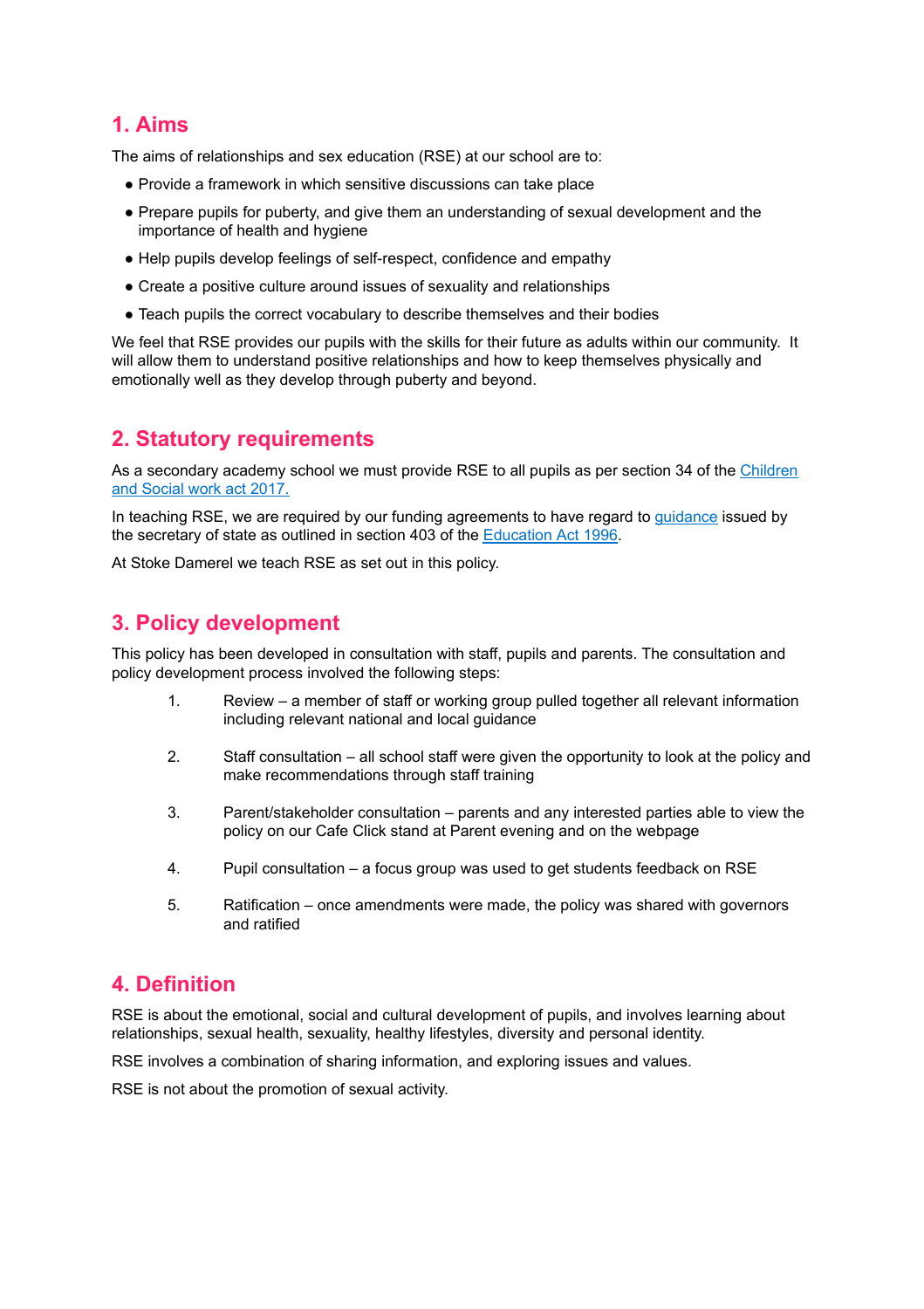## **5. Curriculum**

Our curriculum is set out as per Appendix 1 but we may need to adapt it as and when necessary.

We have developed the curriculum in consultation with parents, pupils and staff, taking into account the age, needs and feelings of pupils. If pupils ask questions outside the scope of this policy, teachers will respond in an appropriate manner so they are fully informed and don't seek answers online.

## <span id="page-3-0"></span>**6. Delivery of RSE**

RSE is taught within the personal, social, health and economic (PSHE) education curriculum. Biological aspects of RSE are taught within the science curriculum,health curriculum and other aspects are included in the Modern Britain curriculum.

RSE focuses on giving young people the information they need to help them develop healthy, nurturing relationships of all kinds including:

- Families
- Respectful relationships, including friendships
- Harmful Sexual Behaviours
- Online and media
- Being safe
- Intimate and sexual relationships, including sexual health

Students with SEND needs will be taught in appropriate grouping with trained members of staff.

For more information about our RSE curriculum, see Appendices 1.

These areas of learning are taught within the context of family life taking care to ensure that there is no stigmatisation of children based on their home circumstances (families can include single parent families, LGBT parents, families headed by grandparents, adoptive parents, foster parents/carers amongst other structures) along with reflecting sensitively that some children may have a different structure of support around them (for example: looked after children or young carers).

## <span id="page-3-1"></span>**7. Roles and responsibilities**

#### **7.1 The governing board**

The governing board will approve the RSE policy, and hold the Principal to account for its implementation.

The governing board has delegated the approval of this policy to local governing body (LGB)

#### **7.2 The Principal**

The Principal is responsible for ensuring that RSE is taught consistently across the school, and for managing requests to withdraw pupils from non-statutory/non-science components of RSE (see section 8).

#### **7.3 Staff**

Staff are responsible for: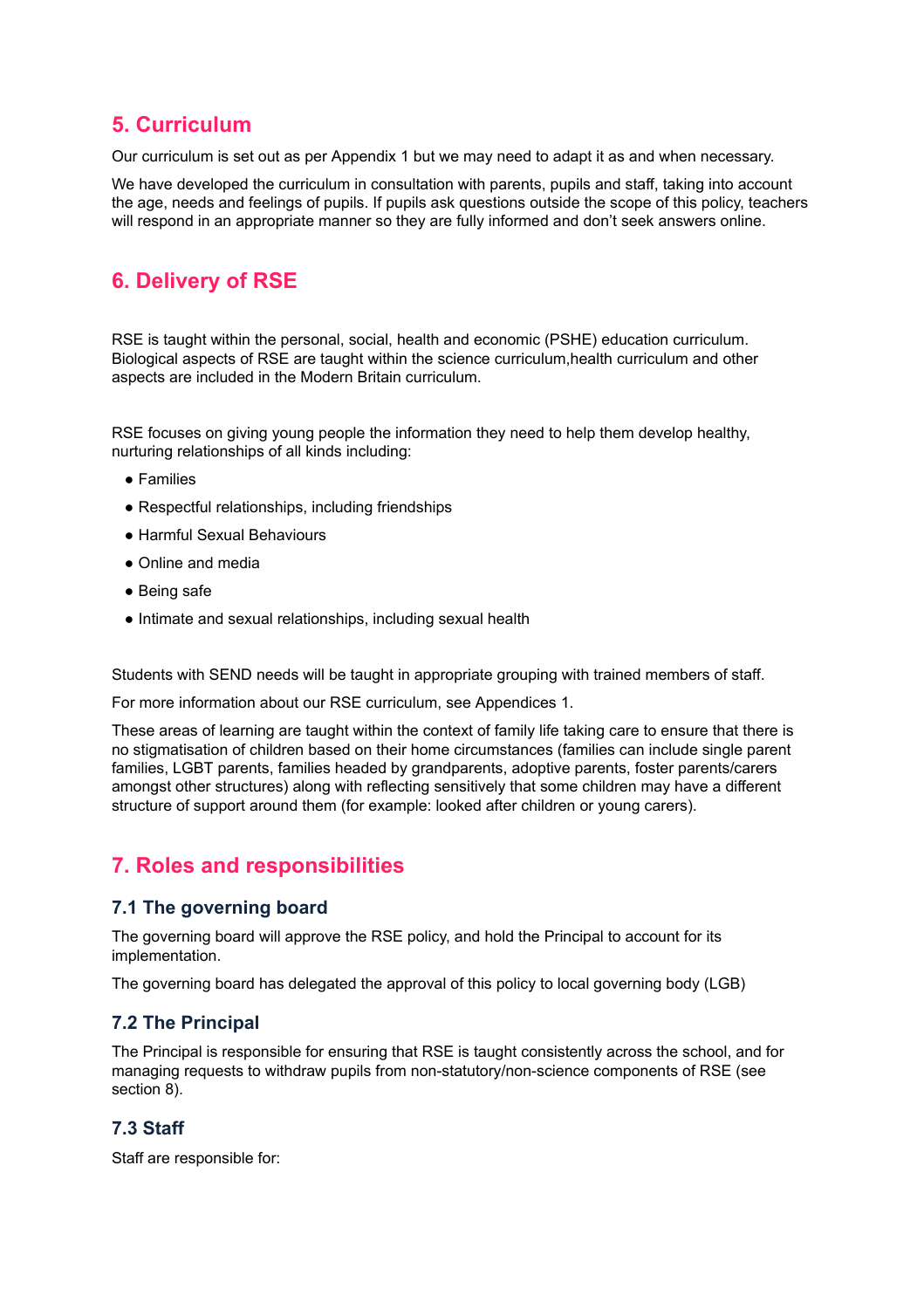- Delivering RSE in a sensitive way
- Modelling positive attitudes to RSE
- Monitoring progress
- Responding to the needs of individual pupils
- Responding appropriately to pupils whose parents wish them to be withdrawn from the non-statutory/non-science components of RSE

Staff do not have the right to opt out of teaching RSE. Staff who have concerns about teaching RSE will be provided with appropriate training to do so. They can discuss this with the PSHE lead or Principal.

### **7.4 Pupils**

Pupils are expected to engage fully in RSE and, when discussing issues related to RSE, treat others with respect and sensitivity.

## <span id="page-4-0"></span>**8. Parents' right to withdraw**

Parents have the right to withdraw their children from the non-statutory/non-science components of sex education within RSE up to and until 3 terms before the child turns 16. After this point, if the child wishes to receive sex education rather than being withdrawn, the school will arrange this.

Requests for withdrawal should be put in writing and addressed to the Principal.

A copy of withdrawal requests will be placed in the pupil's educational record. The PSHE Lead and/or the Principal will discuss the request with parents and take appropriate action.

<span id="page-4-1"></span>Alternative work will be given to pupils who are withdrawn from sex education.

## **9. Training**

Staff are trained on the delivery of RSE as part of their induction and it is included in our continuing professional development calendar.

The PSHE Lead will also invite visitors from outside the school, such as school nurses or sexual health professionals, to provide support and training to staff teaching RSE.

### <span id="page-4-2"></span>**10. Monitoring arrangements**

The delivery of RSE is monitored by Simon Kelly through the normal college curriculum monitoring processes.

Pupils' development in RSE is monitored by class teachers as part of our internal assessment systems.

This policy will be reviewed by Simon Kelly annually. At every review, the policy will be approved by LGB.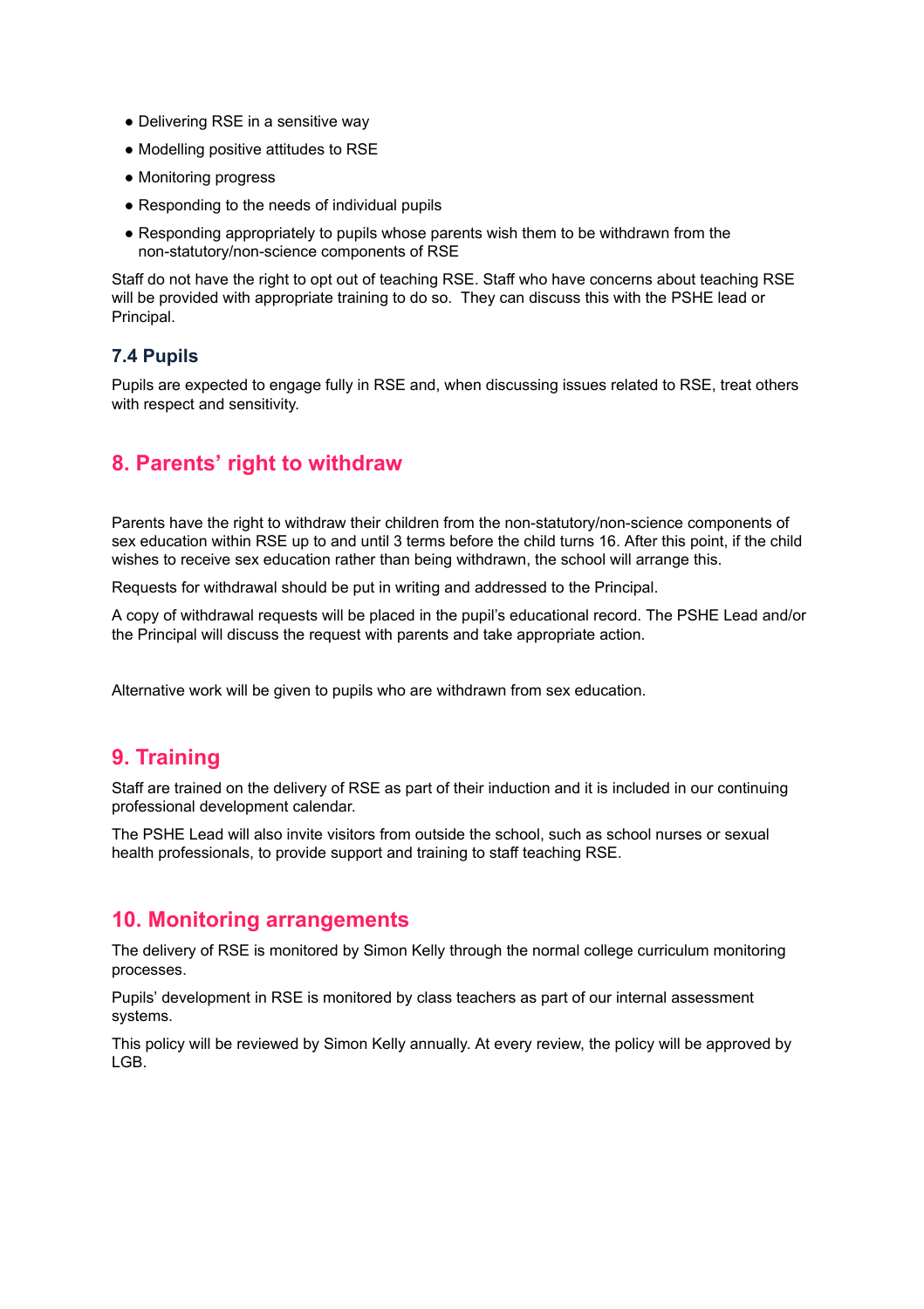## **Appendix 1**

#### **RSE Coverage across the Curriculum**

Key

- $\bigcirc$ Curriculum Collapse
- $\bullet$ PSHE
- $\bullet$ Modern Britain
- $\bullet$ Additional Days
- $\bullet$ Support Groups
- $\bullet$ Science
- $\bullet$ IT
- $\bullet$ Assemblies

| <b>TOPIC</b>                                             | PUPILS SHOULD KNOW                                                                                                                                                                                                                                                                                                                                                                                                                                                                                                                                                                                                                                                                                                                                                                                                                                                                                                                                                                                                                                                                                                                                                                                                                                                                                                                                                                                                                                                                                                                                                                                                                                                                        |
|----------------------------------------------------------|-------------------------------------------------------------------------------------------------------------------------------------------------------------------------------------------------------------------------------------------------------------------------------------------------------------------------------------------------------------------------------------------------------------------------------------------------------------------------------------------------------------------------------------------------------------------------------------------------------------------------------------------------------------------------------------------------------------------------------------------------------------------------------------------------------------------------------------------------------------------------------------------------------------------------------------------------------------------------------------------------------------------------------------------------------------------------------------------------------------------------------------------------------------------------------------------------------------------------------------------------------------------------------------------------------------------------------------------------------------------------------------------------------------------------------------------------------------------------------------------------------------------------------------------------------------------------------------------------------------------------------------------------------------------------------------------|
| Families                                                 | That there are different types of committed, stable relationships $\bigcirc \bigcirc \bigcirc$<br>1.<br>How these relationships might contribute to human happiness and their importance for<br>2.<br>bringing up children<br>3.<br>What marriage is, including their legal status e.g. that marriage carries legal rights and<br>protections not available to couples who are cohabiting or who have married, for<br>example, in an unregistered religious ceremony $\bigcirc$<br>4. Why marriage is an important relationship choice for many couples and why it must be<br>freely entered into <sup>O</sup><br>The characteristics and legal status of other types of long-term relationships $\bigcirc$<br>5.<br>The roles and responsibilities of parents with respect to raising of children, including the<br>6.<br>characteristics of successful parenting O<br>How to: determine whether other children, adults or sources of information are<br>7.<br>trustworthy: judge when a family, friend, intimate or other relationship is unsafe (and to<br>recognise this in others' relationships); and, how to seek help or advice, including<br>reporting concerns about others, if needed $\bullet$                                                                                                                                                                                                                                                                                                                                                                                                                                                                                |
| Respectful<br>relationships,<br>including<br>friendships | The characteristics of positive and healthy friendships (in all contexts, including online)<br>1.<br>including: trust, respect, honesty, kindness, generosity, boundaries, privacy, consent and<br>the management of conflict, reconciliation and ending relationships. This includes<br>different (non-sexual) types of relationship $\bullet$ $\bullet$<br>2. Practical steps they can take in a range of different contexts to improve or support<br>respectful relationships <sup>0</sup><br>How stereotypes, in particular stereotypes based on sex, gender, race, religion, sexual<br>3.<br>orientation or disability, can cause damage (e.g. how they might normalise<br>non-consensual behaviour or encourage prejudice) ● ●<br>4. That in school and in wider society they can expect to be treated with respect by others,<br>and that in turn they should show due respect to others, including people in positions of<br>authority and due tolerance of other people's beliefs <b>OO</b><br>5. About different types of bullying (including cyberbullying), the impact of bullying,<br>responsibilities of bystanders to report bullying and how and where to get help $\bigcirc$<br>6. That some types of behaviour within relationships are criminal, including violent<br>behaviour and coercive control $\bigcirc$<br>7. What constitutes sexual harassment and sexual violence and why these are always<br>unacceptable $\bigcirc$ $\bigcirc$<br>The legal rights and responsibilities regarding equality (particularly with reference to the<br>8.<br>protected characteristics as defined in the Equality Act 2010) and that everyone is unique<br>and equal $\bullet$ |